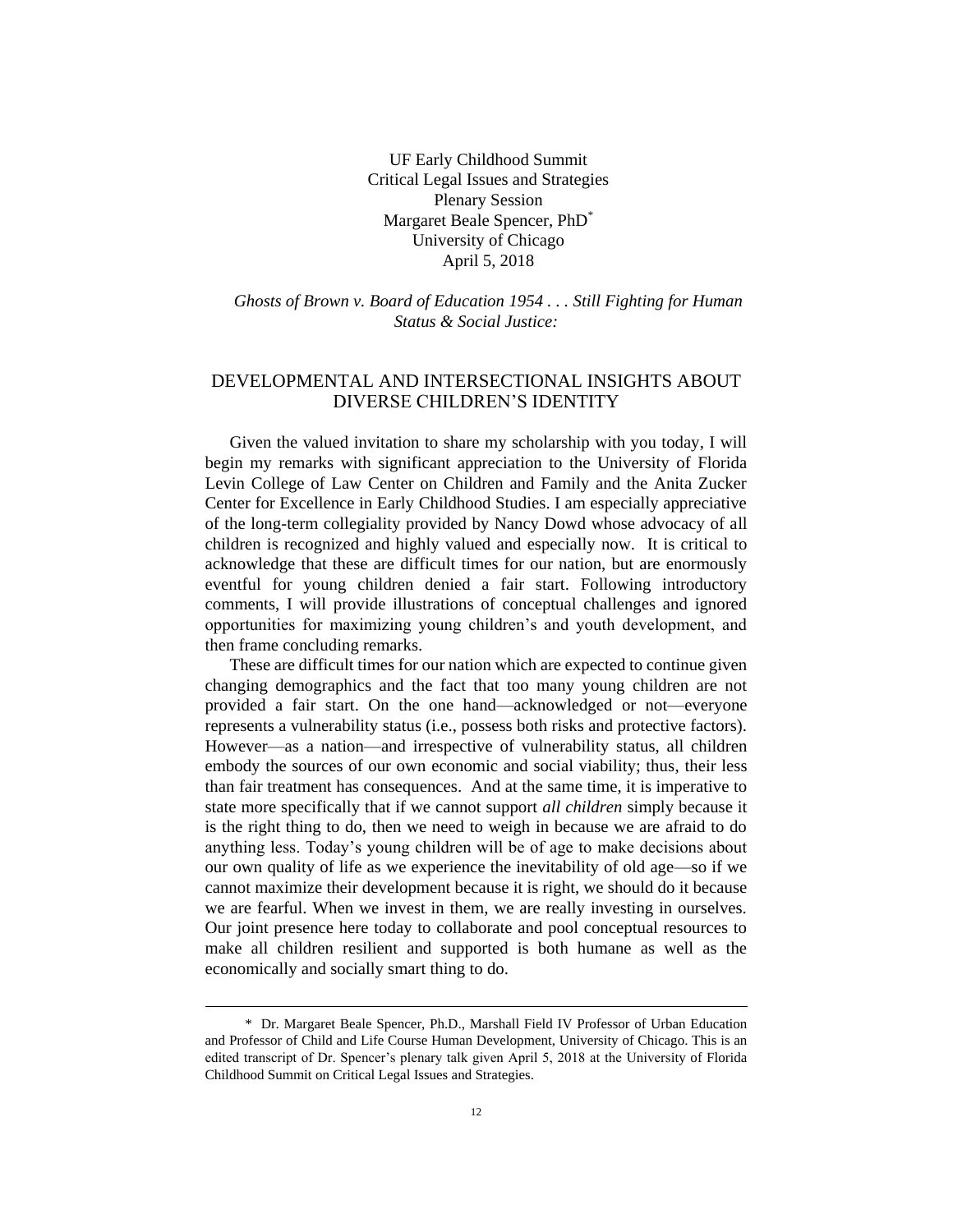With that introduction, in the remarks to be shared today, my intent is to offer the conceptual shortcomings which hinder scholarly contributions important to contemporary policies and practices. Reference will be to traditions intended to aid the guaranteed supports represented in the Constitution and salient to all of America's diverse citizenry. In framing the dilemma of representation—or not—as experienced by diverse populations, the following quote by Albert Einstein is apropos and clearly represents an identity relevant conundrum: "Everybody is a genius. But if you judge a fish by its ability to climb a tree, it will live its whole life believing it is stupid."<sup>1</sup> That is our dilemma. Relative to the current national situation regarding diversity and the quote, the dilemma is that the Constitution makes references and allowances for its nation's citizens; however, behaviorally and relative to inclusivity, we have failed to overcome the belief that particular individuals are not members of the human family. Beliefs about the superiority of non-minorities persist as well as unacknowledged and organized efforts to guarantee privileges for some while increasing risk conditions for others.

Privileging particular voices without formal discussion of the fact has permitted and abetted active deceptions. Following the 2016 elections and eight years of leadership by a man of color, the observed problem and practiced everyday reality of egocentric beliefs, communicated misconceptions, and patterned outright lying have become the norm; it represents the milieu of child focused social science, implemented practices, and the content of policy.

Salient is that young children's development means they are constantly taking in information including structured and organized *mis*communications about others (e.g., minorities and immigrants). It is important to equate the contemporary situation with the dilemma precipitated by the interpretations and reliance on early social science studies concerning children's perceptions of color and people.<sup>2</sup> The inference made was that because black and white children showed a preference for all things "light/white" and a demonstrated proclivity to devalue all things dark, the interpreters of the Clarks' efforts assumed black self-hatred. The inferred remedy was that black children needed to be in the presence of white children in order to avoid self-hatred. No one understood that black youngsters were responding to their American context as black children (i.e., not adults), taking in information about the world, and answering "appropriately" to questions posed. Critically, also ignored was that it was children's normal processing of the world (given developmental status) which prevented them from internalizing the affective impact of language used about black people. As we replicated those studies, we determined for black and for white children—because of this organized, persistent, and systemic misrepresentation of diverse people—in fact, youngsters' comments

<sup>1.</sup> *Quote by Albert Einstein*, GOODREADS, https://www.goodreads.com/quotes/8136665 everybody-is-a-genius-but-if-you-judge-a-fish.

<sup>2.</sup> *See* K.B. Clark, Effect of Prejudice and Discrimination on Personality Development (Midcentury White House Conference on Children and Youth, 1950).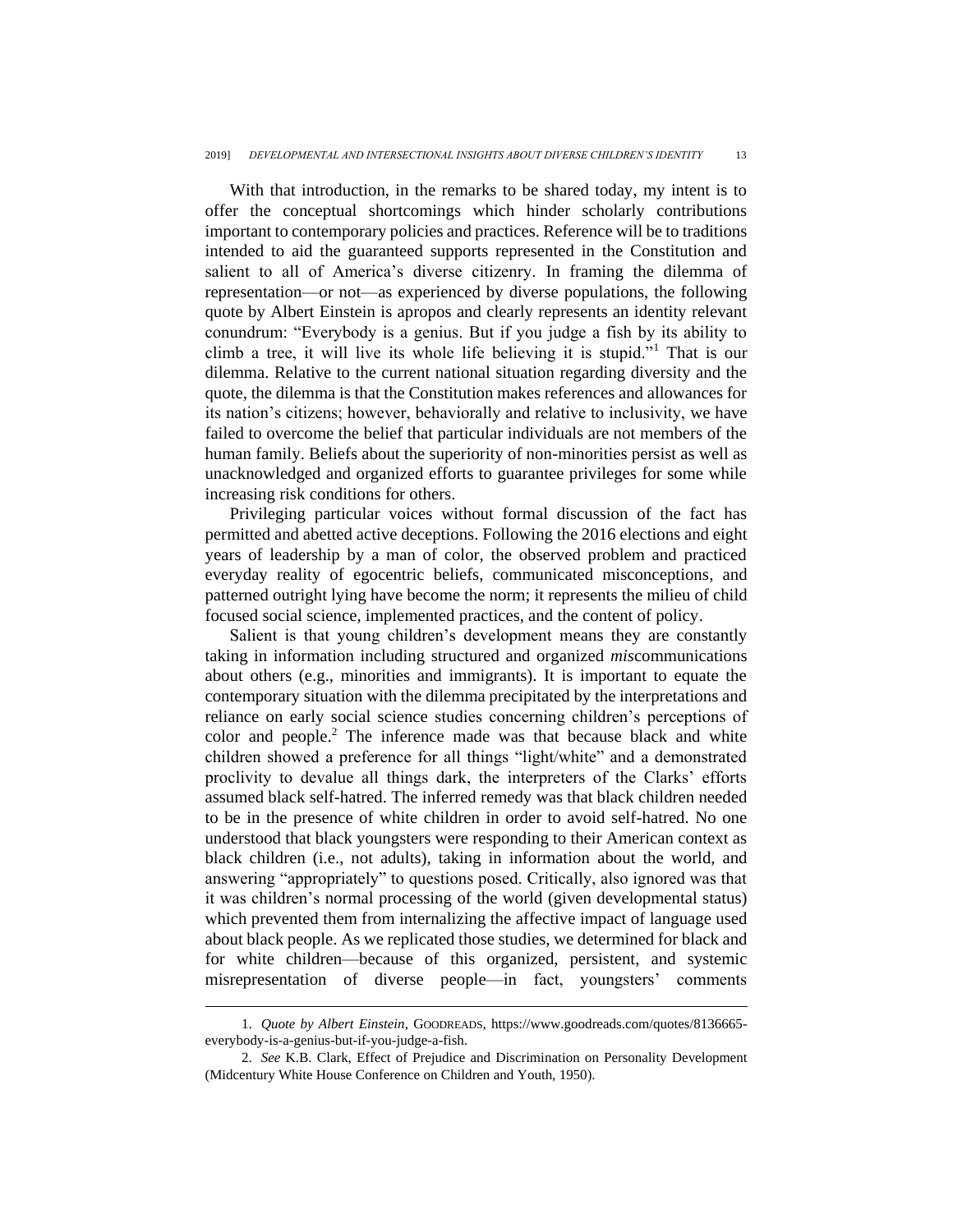represented the outcome of their "information taking in process."<sup>3</sup> What always astounded me, and remains an indelibly recalled experience, is the framed character of their responses. When you ask young children about preferences, attitudes, and beliefs about people or color, they gaze at you—an all knowing "big person"—as if you are deranged for posing the question. It was our failure to understand the basic humanity and linked attributes of the developmental status of youngsters of color which represented the problem and conceptual shortcoming. Children's responses actually denoted the negative imbued content regarding American racial traditions to which all are exposed from micro- and macro-system level messages about "difference" resulting in the "color conundrum" referenced by Gunnar Myrdal and others.<sup>4</sup> The untold social science relevant dilemma was that young children repeated institutionalized biases and stereotypes to which they were exposed but did not internalize the *affect*. We were able to demonstrate empirically that young children share information to which they are exposed when you pose the question to them. Thus, black children maintain their positive values about the self while also demonstrating proficiency in sharing accrued "knowledge about the world."<sup>5</sup>

This fact is highly salient, from a developmental perspective, given that the noted information garnering process in early childhood is part of our "normal" DNA linked human development process. Development moves from an early state of cognitive egocentrism (i.e., appropriate narcissism). If you ask children a variety of questions about their objective reality, they will tell you what they "know;" at the same time, information accrued about the self-system from family and community is also present. Children's "normal egocentrism" functions wedge-like and, thus, serves as protection against the potential to experience dissonance or uncertainty when ideas or values seem in conflict. So the task for early childcare providers is to make sure that all youngsters feel emotionally "awesome" while simultaneously absorbing information about the world and how it operates.

Informational content garnered from the outside (i.e., anti-black values about people of color) occurs while also feeling awesome about the self given

<sup>3.</sup> *Study: White and Black Children Biased Toward Lighter Skin*, CNN (May 14, 2010, 4:24 PM), http://www.cnn.com/2010/US/05/13/doll.study/index.html.

<sup>4.</sup> *See* GUNNAR MYRDAL, AN AMERICAN DILEMMA: THE NEGRO PROBLEM AND MODERN DEMOCRACY (1944).

<sup>5.</sup> Margaret B. Spencer, *Cultural Cognition and Social Cognition as Identity Factors in Black Children's Personal-Social Growth*, *in* BEGINNINGS: THE SOCIAL AND AFFECTIVE DEVELOPMENT OF BLACK CHILDREN 215–30 (Margaret B. Spencer et al. eds., 1985); Margaret B. Spencer, *Black Children's Race Awareness, Racial Attitudes and Self-Concept: A Reinterpretation*, 25 J. CHILD PSYCHOL. & PSYCHIATRY 433 (1984); Margaret B. Spencer & Frances D. Horowitz, *Effects of Systematic Social and Token Reinforcement on the Modification of Racial and Color Concept Attitudes in Black and White Preschool Children*, 9 DEVELOPMENTAL PSYCHOL. 246 (1973); Margaret B. Spencer et al., *Doll Studies*, *in*  ENCYCLOPEDIA OF RACE AND RACISM 67–70 (Patrick L. Mason ed., Cengage 2d ed. 2013) (2008).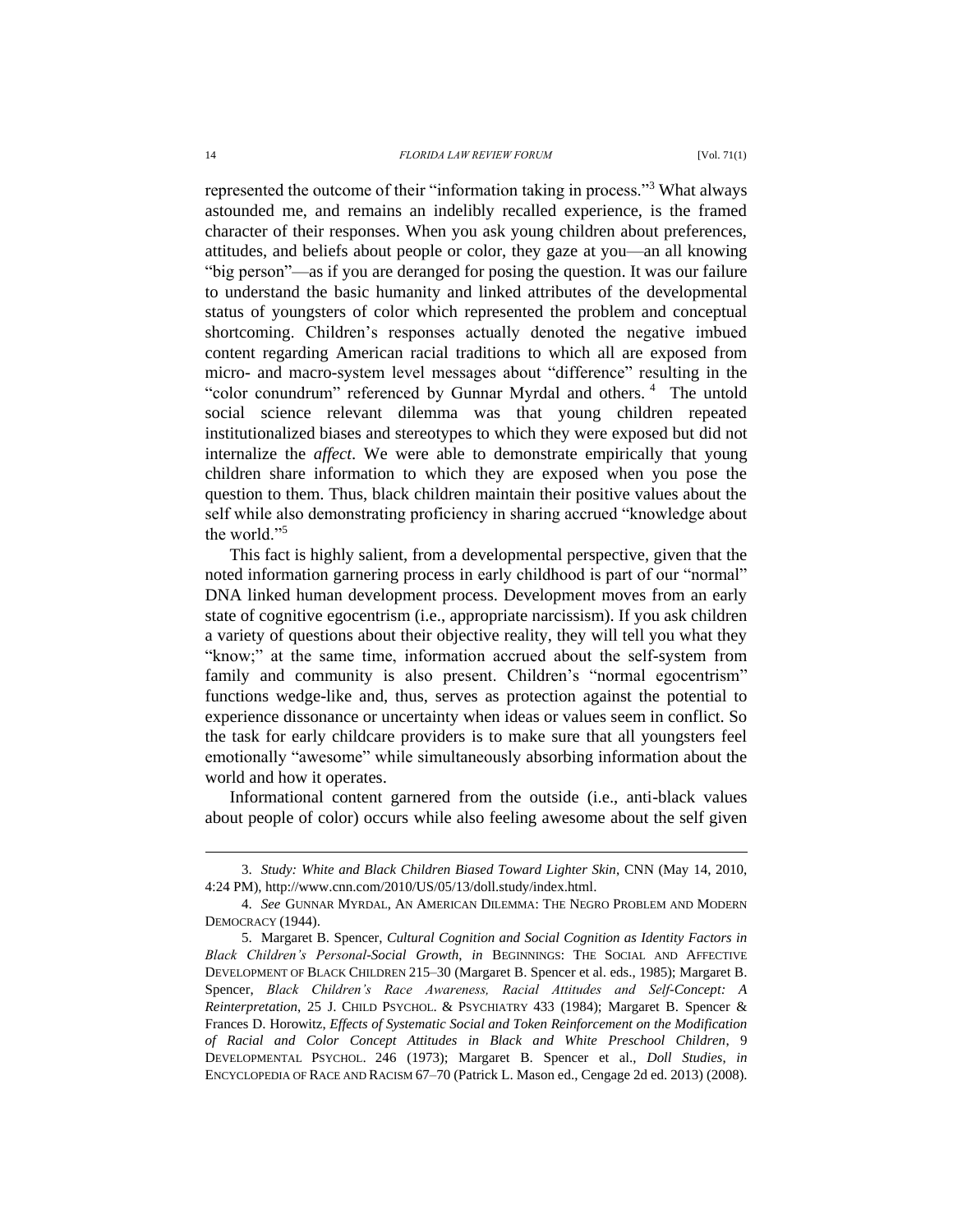family and community socialization experiences. Particularly during the preschool years, dissonance is minimized due to young children's appropriate cognitive egocentrism. But during first or second grade when literacy and math content skills are the heightened focus, egocentrism is reduced given maturation and experience-based cognitive differentiation. Critical to acknowledge is that the "wedge-like" cognitive egocentrism is no longer available for protecting the ego.

Moving into sophisticated and less egocentric ways of thinking about self and the outside world; students must process and make sense of dissonant information. Potentially unsettling feelings precipitate stress requiring immediate reactions and coping and, thus, adaptive or maladaptive responses. When children have difficulty making sense about knowledge obtained about the world including inferred messages "about the self," some feel dissonance which precipitates psychic uncomfortableness. Important to acknowledge is that the "inference making" processes were not possible during the early preschool period; we should consider that normal cognitive egocentrism of early childhood may function as protective. During middle childhood, awareness of disparaging comments concerning own group membership may require significant coping. Needing greater insights into how children of color cope with potential dissonance and the implications of same for school achievement and persistency is critical.

It is important to acknowledge that for adults and the frequently observed self-centered ways of thinking, we refer to the particular emotional status as extreme self-absorption of egotism. Perhaps more appropriate is a designation of pathological narcissism—which is a different level of "self-outside world" distortion because it is volitional and significantly and negatively impacts others' lives. For youngsters, egocentrism is developmentally appropriate; for older individuals, the self-centeredness represents another "social agenda" with untoward implications for others. This conference event should reinforce and consider the importance of designing and implementing socio-cultural supports suitable for children's developmental stage of development. By providing appropriate supports and critical feedback, children will not learn to rely on identities that result in adult narcissism, such as perceptions of superiority and beliefs of earned privilege. We hazard that the latter socialization strategy is more likely to lead to practiced equity and beliefs of shared humanity as adult shared and practiced values.

The contemporary dilemma is that the Constitution makes references to and allowances for its nation's citizens; however, confronted still are significant problems because the humanity for citizens of color is not recognized. Given the timing of this event, we acknowledge the 50 years since the assassination of Dr. King and note, as well, the nearly 60 years post-*Brown v. Board of Education*. <sup>6</sup> Dr. King's message suggests that no matter one's disciplinary

<sup>6.</sup> Brown v. Bd. of Educ., 347 U.S. 483 (1954).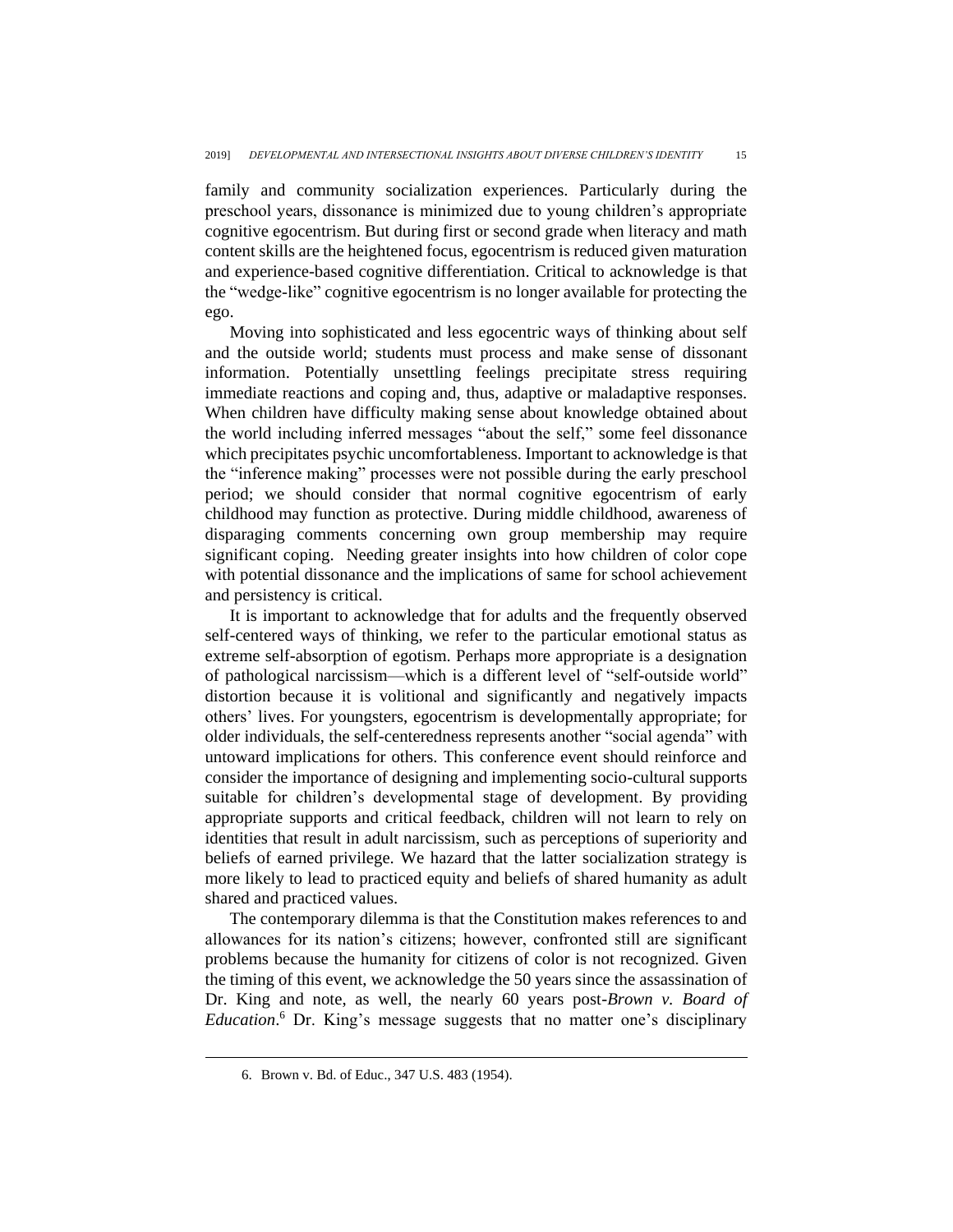identity, there remain significant and associated economic, racism-linked, and social justice issues requiring remedy. *Brown* also illustrates that progress requires examining basic underlying philosophical issues evident as we use public dollars in the conduct of identity-relevant scholarly efforts. Unpacking the identity process as linked to policy and practice represents stable and patterned ways of coping with or responding to everyday decision making and behavioral orientations. This explains the persistency of practices. Why so little change in 50 or 60 years? I believe it is because we establish everyday habits in responding to challenges which function as coping strategies that become internalized as an under-acknowledged inequality cemented identity.

How we intellectually orient ourselves to problem-solving race linked themes while failing to interrogate its etiology precipitates troubling behavioral orientations. It results in shortsighted interpretations of research findings and institutional shortcomings intended to provide insights and supports vis-à-vis all of the nation's citizens. As a traditionally trained developmental psychologist, nonetheless, I "own" the fact that we have participated in the conceptually limiting "traditions" described. Too frequently traditional research has not focused on understanding the humanity of all children, but instead has represented inappropriate assumptions about who is superior and who is the assumed inferior other. Thus, post-*Brown* and Dr. King's assassination, our nation's children remain in dire circumstances.

The presence of an invisible "elephant in the room" requires attention if authentic change is to be accomplished moving deeper into 21st century. The title of my remarks suggest differences both in the basic definition of "humanity" practiced and "humane conditions" 1) used by social scientists, policymakers, and interpretations of the law; 2) provided as variations in perspectives regarding whether there is an everyday presence of structural racism functioning; and 3) conceptualized as significant sources of risk and challenge requiring assistance for some and—proximally at the same time remain absent for others. The noted situation is generally unacknowledged and thus, remains, residually, as "ghost-like conditions" in the shadow of *Brown v. Board* decision. *Brown* heralded the ending of state-determined racial segregation in the nation's public schools. However, unfortunately, positive and hopeful residual impacts of the opinion remain absent from lives of  $21<sup>st</sup>$  century minorities and the poor who daily experience persistent indicators of social inequality and opportunity access differences. As stated by legal scholar Derrick Bell during the Harvard Law School symposium commemorating the  $25<sup>th</sup>$ anniversary of the opinion, "Brown will not be forgotten. It has triggered a revolution in civil rights law and in the political leverage available in and out of court."<sup>7</sup>

Significant consequences of the Supreme Court's opinion remain

<sup>7.</sup> Derrick A. Bell, Jr., Brown v. Board of Education *and the Interest-Convergence Dilemma*, 93 HARV. L. REV. 518, 518 (1980).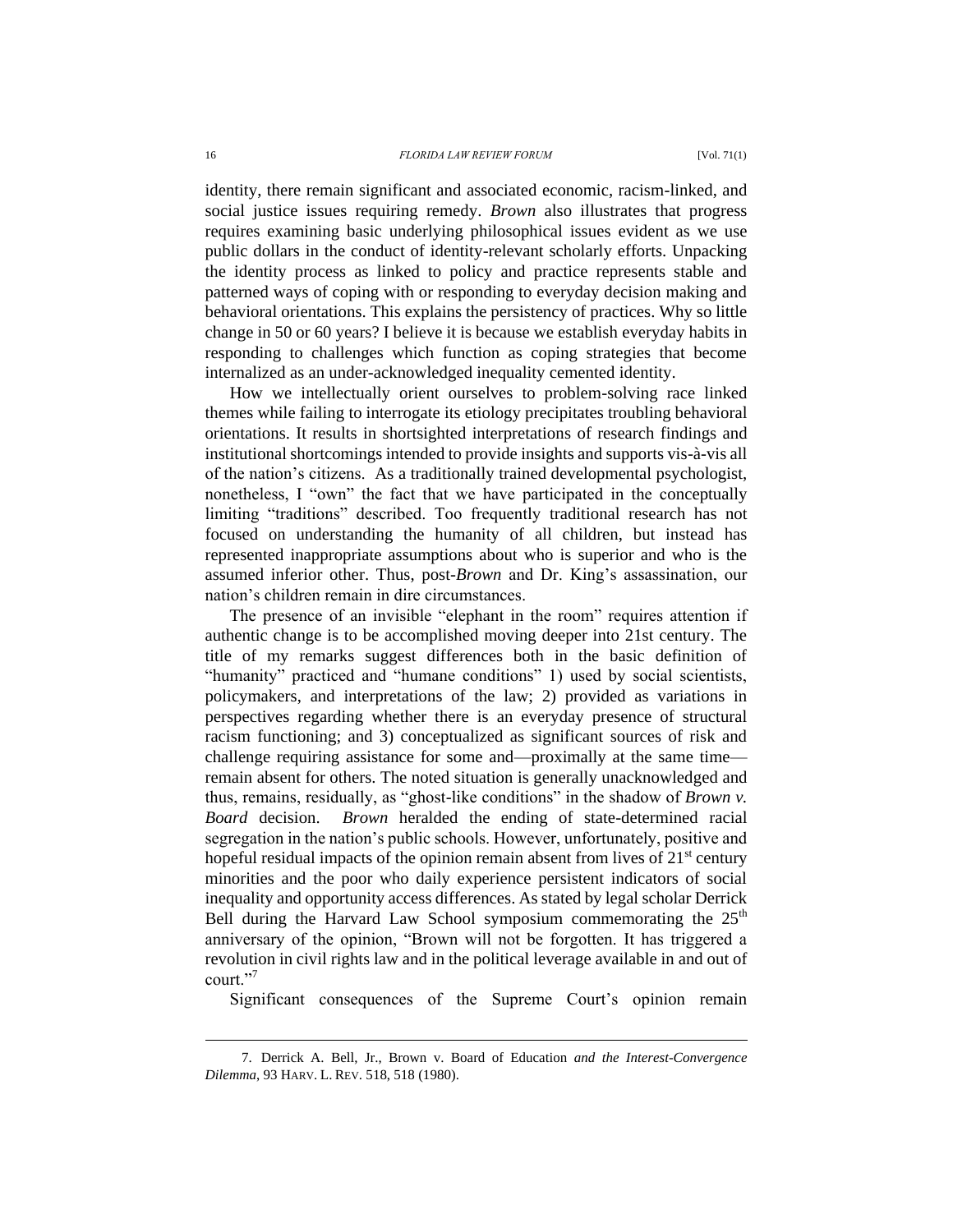unaddressed. Functioning as a ghost of *Brown*, the nation remains haunted by the implicit and problematic assumptions underlying the 1954 decision. They linger as an ever-present "elephant in the room," thus, enduring in many social science traditions and professional practices. For one, there's an underlying inferiority/superiority view concerning identities and basic worth of blacks and whites. And second, the law functions as if an authentic colorblind society. Not only is the latter a fallacy, moreover, there remains an underlying and practiced philosophical stance that not only does skin color matter in America but, in fact, basic human development process assumptions about whites as applied to white children *are not* applied and considered about children in communities of color. And that is why the interpretation of Mamie and Kenneth Clark's work was emboldening. The empirical results accessed, incorporated, and forwarded were not inferred by the Court as information provided about young children*.* Rather they were framed and interpreted, more likely than not and unconsciously, as adult cognitions, thoughts, and self-processes. *Brown* was formulated from a viewpoint which indicated that without white presence in their lives, black children's basic human development orientation was determinative of selfhatred. Given the implied assumptions about black psychological functioning noted, the perspective served as the programming training content for teacher education pedagogy. Post-*Brown*, the tradition continues into the 21<sup>st</sup> century as social science prepared training materials. The objective intent is that tax dollars sourced teacher salaries support the learning of all children but, in reality, a different situation exists.

We consider the early childhood period—beginning at birth—as one representing series of critical interactions with socializing parental agents. For example, there is feedback and patterned interactions between a baby/early toddlerhood children and adults. The interactions aid early cognition and affect relevant learning (e.g., the existence of an independent and outside world). The highly relevant social cognition contributing feedback opportunities assist with diminishing "normal egocentrism." Similarly when youngsters attend school, understanding that having books depicting primarily the cultural traditions of white children and keeping invisible the daily escapades of poor and/or brown children matter. For the latter, reading these books and learning from them potentially contributes dissonance.

A responsive strategy by teachers might include a critique of the book and its author. Although expected as a routine response to "gender biases," however, I would hazard its less frequent use vis-à-vis race/ethnicity insensitivity. One might easily imagine a teacher's response to gender bias in an early reader: "Oh! The person writing this book should have known better. Of course, we know that girls can be scientists. Girls can be doctors, and boys can be homemakers and nurses, etc." Less likely would be rejoinders or reactive coping strategies to problematic imagery of black and brown people.

We have daily life-course experiences which precipitate a need for "in the moment" adaptive or mal-adaptive coping responses both to unique and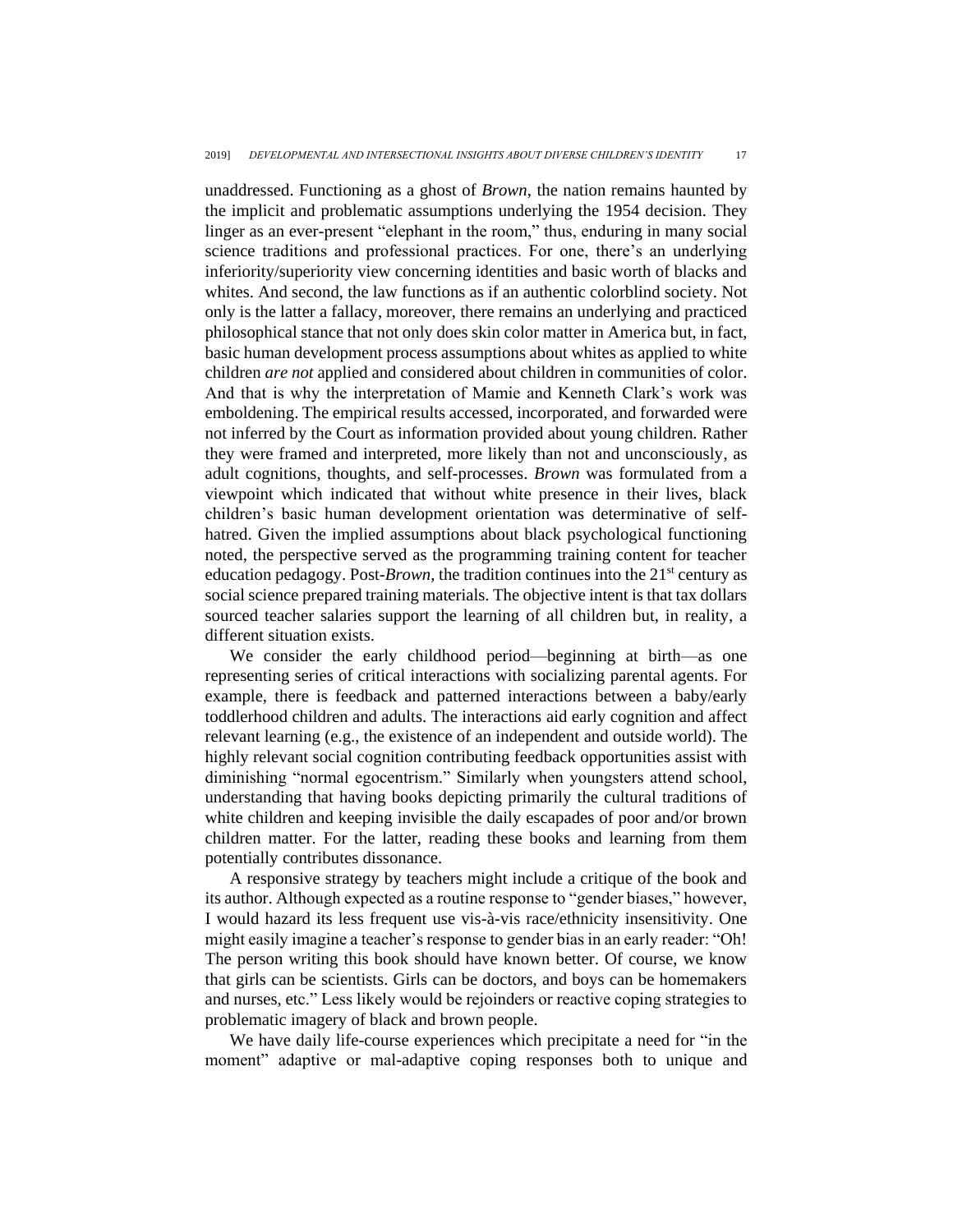standard situations. Reactive coping, given a stressful situation requiring a response, is linked with identity formation or the standard, stable responses to the many decisions required on a daily basis. <sup>8</sup> The fact may explain why the apparent resistance to new or alternative insights which encourage informed societal changes*.* There is a need to acknowledge the less than ideal significance of humanity assuming research, policy, and practice relevant to children of color; it is an observation still apparent virtually 65 years post-*Brown* and a "ground swell" of publications which include children of color. The unfinished civil rights "business" begun by Dr. King and civil rights' activism is that socially structured conditions—regarding American racism—have spawned a deeply entrenched set of conditions of inequality evident, as well, in policy relevant science production and multi-level contexts of impactful and unacknowledged high risk.

Intersectionality perspectives are highly salient to social discourse and efforts for authentic social change. Individuals sharing context may have parallel characterized risks traditionally associated with human vulnerability. For others, risks are synergistically experienced. When we recommend, design, and push forward—as ameliorative prospects—specific supports, efficacy is significantly diminished if intended protective factors merely function as simple decontextualized aids. Programming efforts (regarding potential impact) require levels of efficacy sufficient for neutralizing the trauma level of risks actually perceived and experienced by individuals themselves. Specifically, a recommended ameliorative for a youngster's transgression may not be experienced in the same way as another burdened by intergenerationally transmitted stable conditions of trauma. America's systemic responses to the dispensing of educational opportunity and adjudicating wrongdoing are not blind but are structured to let through rays of opportunity and forgiveness for whites and those in possession of a "backpack of privilege." This is different from the punitive character of "justice" distributed to those lacking such supports as poignantly described in *The New Jim* Crow by Michelle Alexander.<sup>9</sup> The situation means that the context of development and learning are different among cohorts of young people and has consequential implications.<sup>10</sup>

If vulnerability is defined as a balance or imbalance between conditions of protective factors and supports vs. risks and challenges, then, by definition, being a person of color in these United States contributes to a status of high vulnerability. We visualize the dilemma as the "see-saw" equipment found in a

<sup>8.</sup> *See* Margaret B. Spencer, *Phenomenology and Ecological Systems Theory: Development of Diverse Groups*, *in* 1 HANDBOOK OF CHILD PSYCHOLOGY: THEORETICAL MODELS OF HUMAN DEVELOPMENT 829–93 (William Damon & Richard M. Lerner eds., Wiley Publishers 6th ed. 2006).

<sup>9.</sup> MICHELLE ALEXANDER, THE NEW JIM CROW: MASS INCARCERATION IN THE AGE OF COLORBLINDNESS (2010).

<sup>10</sup>*. See generally* Peggy McIntosh, *White Privilege: Unpacking the Invisible Knapsack*, https://psychology.umbc.edu/files/2016/10/White-Privilege\_McIntosh-1989.pdf.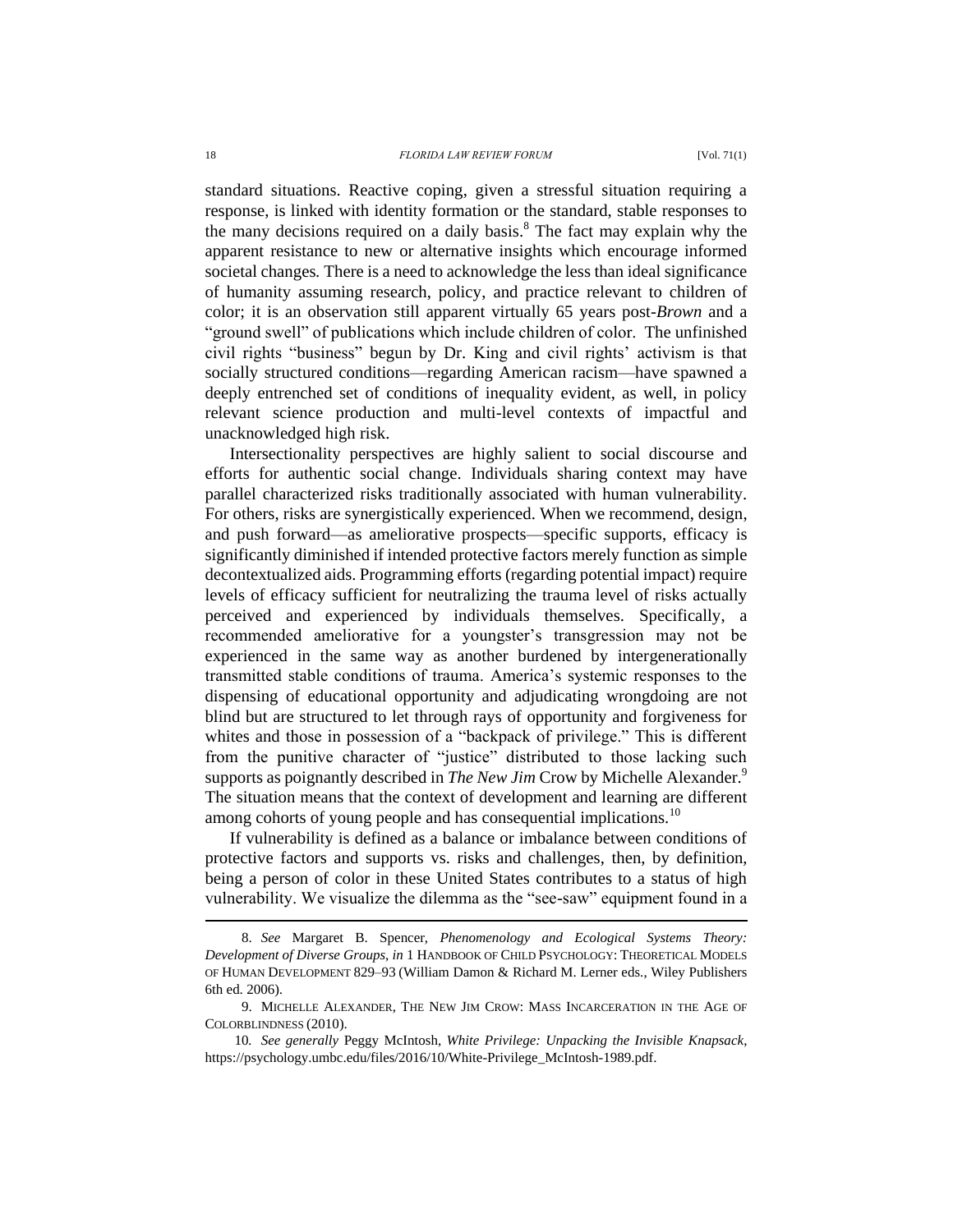child's playground. For individuals of color, long term recipients of high risk due to poverty and/or immigrant status, there is a stable state of high vulnerability (i.e., many more risks and challenges than protective factors and supports). Even acknowledging biology determined finiteness, at base, aids our unavoidable vulnerability designation and gradations of same; its character is linked to identity status. For certain individuals, vulnerability is made synonymous with risk and which invariably functions to further stigmatize. Critical to make clear, vulnerability and risk are not synonymous. Vulnerability is the balance or imbalance between risks versus protective factors; importantly, available and accessible supports must be adequate for neutralizing the impacts of risk and challenge. Systems purporting to dispense supports and opportunities must be "up to the task" of neutralizing travails and stage specific challenges. Accordingly, from a research and policy stance, the designation of supports for decreasing high vulnerability status must consider and possess potential impactful efficacy from the recipient's perspective. Thus, the theoretical stance and conceptual orientation identified and incorporated matter.

There are also people who—a priori—are low vulnerability because they have many more protective factors and supports than risks and challenges. At every stage in the life course, there are always developmental tasks to be met. In the first half dozen years of life, the associated risk and development relevant task may be moving past one's "normal egocentricity." Significantly relevant to how instructors teach, learning experiences may be interpreted differently. One youngster may make a mistake and a teacher thinks the child needs more support; another teacher may respond to the same situation: "Why aren't you paying attention?" It is the framing of the message and the impact of the information exchanged which precipitates either added risk or challenge or is interpreted as communicating extra support and ego-supporting privilege. Decisions made relative to the design and dispensing of supports make sense when consistent with children's level of challenge confronted—when matched, resiliency is possible.

Resiliency implies positive outcomes achieved under challenging conditions. Some things can be managed but others are structural thus resisting easy change. Nevertheless, supports can be designed which are adequate to offset long-term structured inequality. In parallel, women have made real progress over the last 30 years, but the question becomes particularly for whites: Is that progress converted into privilege or is it translated into opportunities to understand and assist other people who have similarly experienced high risk, stress, and challenge? And for men as well, helping men cope with the changes in their status vis-à-vis the successes accrued by women require attention. Although the issues and beliefs of privilege and superiority have been noted professionally, the themes are equally poignant personally.

For myself, as a woman having enjoyed decades of marriage to a gentleman with whom I have co-reared a son—relative to each of these men—I enjoy a positive relationship. Nevertheless, male superiority assumptions still present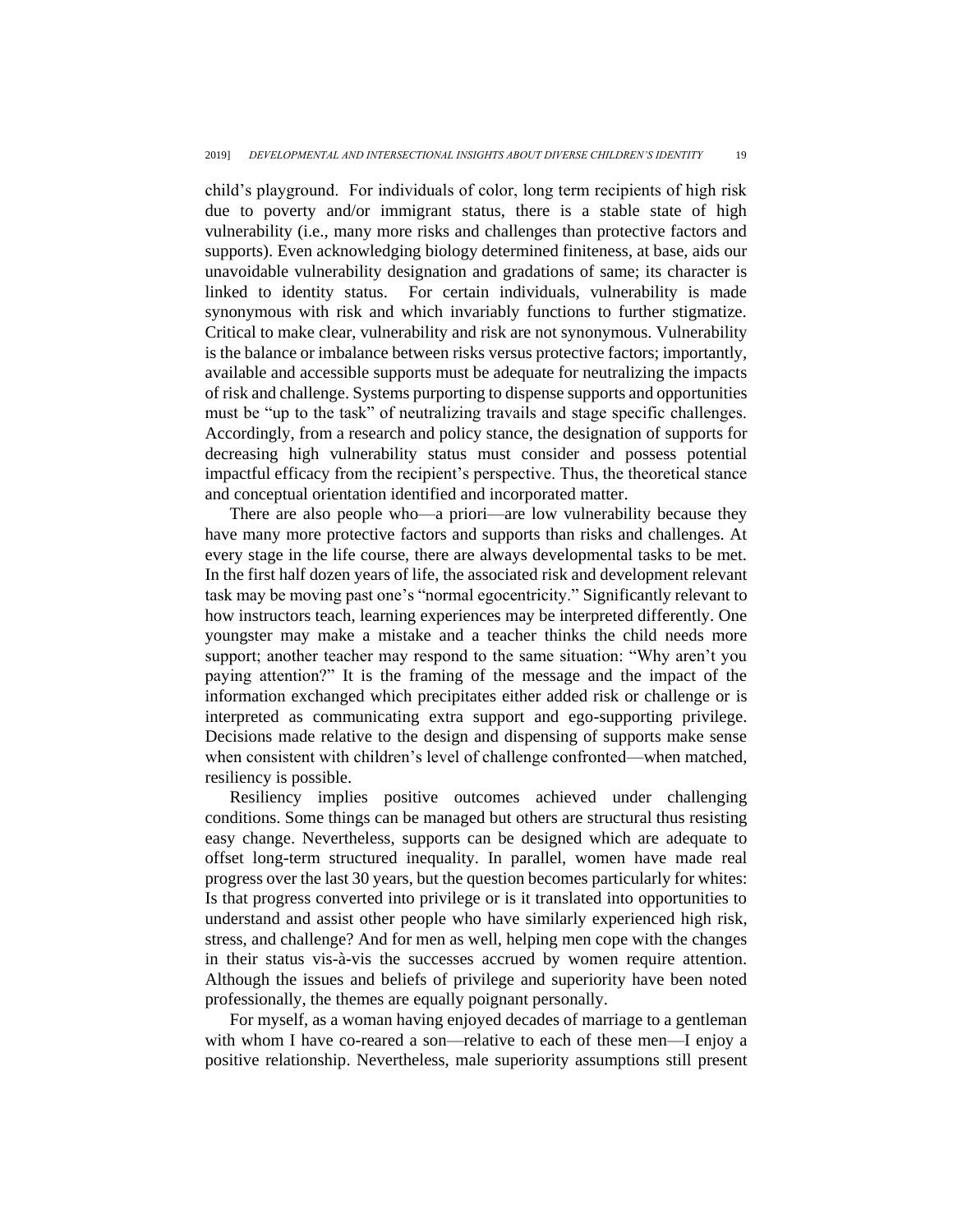major trepidations. Why? By 24-months, boys have already identified as male and, through socialization, begun the process of internalized privileging beliefs concerning, for example, the dominance of male status, superiority of activities and interests, beliefs of deserved privileges, and acceptance of male authority identifications. There may also be an evolving awareness and expectation that the beliefs of superiority may be hard to meet. Becoming aware of the challenges to significant role enactment may promulgate significant perceived risks and internalized related stress (i.e., living up to unrealistic standards). Accordingly, more often than not for males, there may be consequences for irreverence to "gender role expectations" and inadequate supports counteracting the impact of violations. The consistent and critical shared is that everyone confronts challenges and risks but there are also protective factors which vary. The point is that in early development, protective factors should be reinforced, conveyed, and experienced in reasonable ways guaranteed to function as intended.

It is critical to acknowledge that in furthering professional careers, we pose questions, design research, and interpret research findings which virtually guarantee gap findings and demonstrated .001 significance, thus, documenting an effect between individuals occupying quite different levels of human vulnerability. It is a "common sense" expectation that if one is comparing middle-income, white, suburban children with lower-income, low resource, minority youngsters—given the socially structured and persistent condition of inequality described by Gunnar Myrdal as the *American Dilemma*—of course, significant findings are expected. Long and short-term variations in most health status, academic, justice, and economic viability differences are expected given structured inequality. Moreover, when gap outcomes are not observed and resiliency is evident, very seldom are protective factors and supports explored and acknowledged for informing best practices. Given inappropriate comparisons and research designs—gap findings are inevitable at a .001 significance level (i.e., "worthy" of yet another stereotype affirming publication). One is ordinarily proud of the dozens of publications which contribute to tenure and promotion but, in fact, should one feel good about such obvious "achievements? I have questions.

From a practical wisdom and morality stance, there are multiple concerns. Needing analysis and interrogation is the reason for misusing young children in this way. The pattern indicates preoccupations about "the self," professional advancement needs, and cultural shortsightedness as researchers rather than accrued insights and authentic curiosity about the human development of the nation's diverse child population. For example, do we already know the answer to the questions posed because the design itself is inappropriate? We suggest that the foundational way of thinking and philosophical stance undergirding programs of research matter profusely. The history of phenomenological variant of ecological systems theory (PVEST), as a responsive philosophical and theoretical strategy, represented a specific task. The goal was to propose, provide data demonstrations, and apply—as programming illustrations and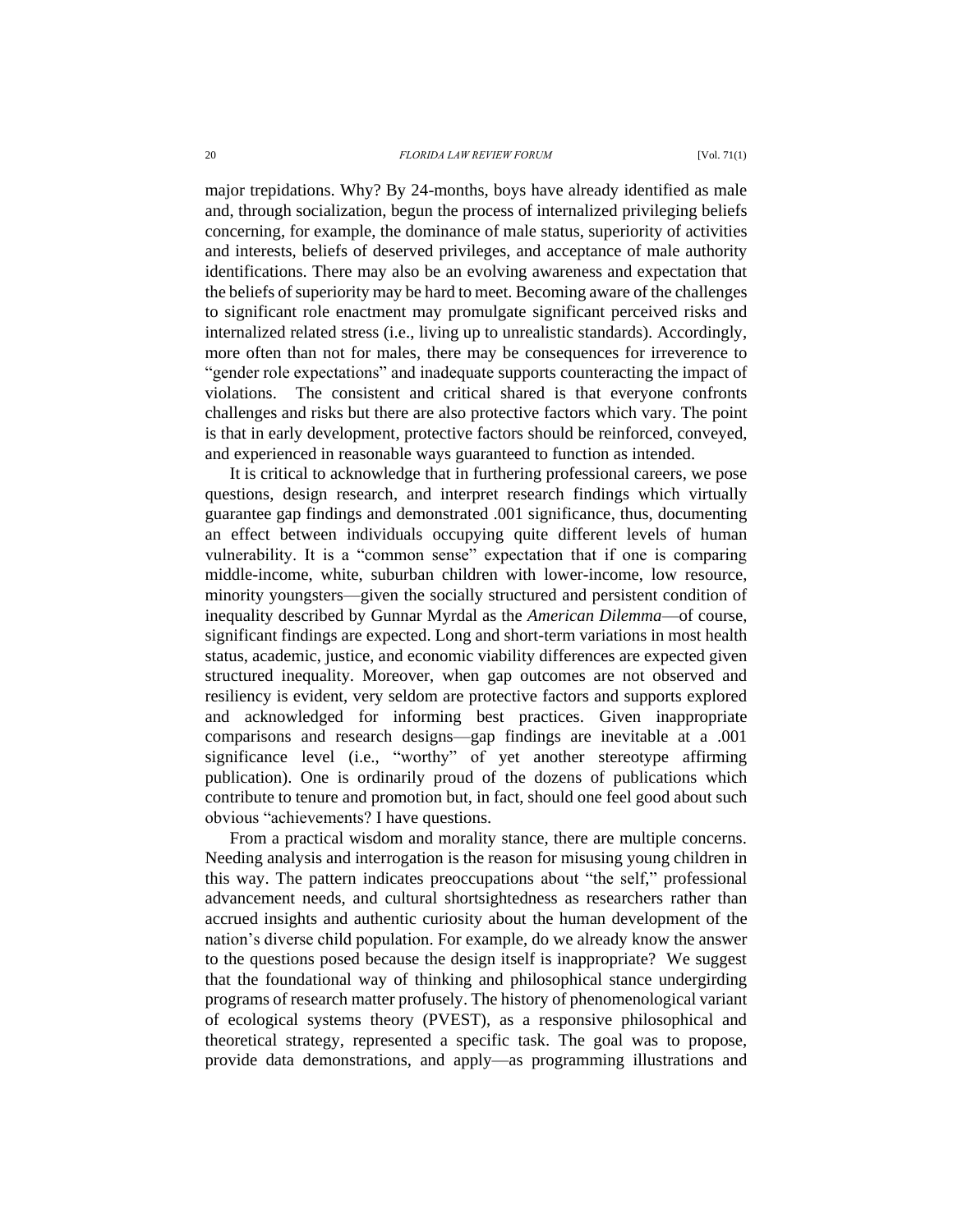clinical observations—an inclusive systems theory. Its intent was its utility for understanding life course human development of diverse individuals. Given individuals' needs to cope with varied, traditional, and atypical experiences as each navigates ecological places and psychological spaces, the formulation of PVEST serves a purpose.<sup>11</sup> It affords an identity-focused, cultural and ecological conceptual opportunity.

PVEST: Phenomenological Variant of Ecological Systems of Theory<sup>12</sup>

A significant aspect of this developmental theory is that it can be tested. It represents basic and linked aspects of our humanity; it is context-sensitive, culture-acknowledging, and perception driven with a life-course identity focus. As humans we take in and process information bi-directionally. Engaging in inference-making processes, we absorb information, and bi-directionally engage in perceptions about the outside world as "meaning making" processes; it includes inferring how others engage the process described vis-à-vis the self. The system of human processes, then, is phenomenological and dynamic beginning between an infant and parents and increasing with greater complexity over time. More specifically, not only are we ensconced in multiple levels of context but also serve that role for others. Second and critical is that context functions as a psycho-historical moment. In contemporary American life, youngsters are growing up in an era with Washington, D.C. emanating significant discussions about immigration and "cultural differences" as deficits and problems. The fact is significant given that character determining values are cemented during the first ten years of life. The framing of attitudes, beliefs, and preferences are disseminated in multiple presentations of media and may be determinative.

A conscious critiquing of our science and scholarship—given underacknowledged high vulnerability to status quo research traditions—represents a needed critical process. The suggested interrogation called for is influential for the questions posed, strategies implemented, and interpretations made of findings. The interrogations suggested has implications for formulating research findings potentially contributing to authentic policies and practices conducive to overall youth resilience. As noted, we most frequently implement work that examines the risk factors of young people and children living in communities of high risk and low support ("high vulnerability group"); problematically and simplistically, the consequent dilemma is that we compare them against communities of low risk and high support. I call this latter group our "untested standard vulnerability group" and the invalid comparison. It represents a practiced research design habit in that it is guaranteed to obtain an effect. Important, of course, is that it represents a missed opportunity.

<sup>11.</sup> SHARON M. RAVITCH & J. MATTHEW RIGGAN, REASON & RIGOR: HOW CONCEPTUAL FRAMEWORKS GUIDE RESEARCH (1st ed. 2012).

<sup>12.</sup> *See* Margaret B. Spencer et al., *A Phenomenological Variant of Ecological Systems Theory (PVEST): A Self-Organization Perspective in Context*, 9 DEV. & PSYCHOPATHOLOGY 817 (1997).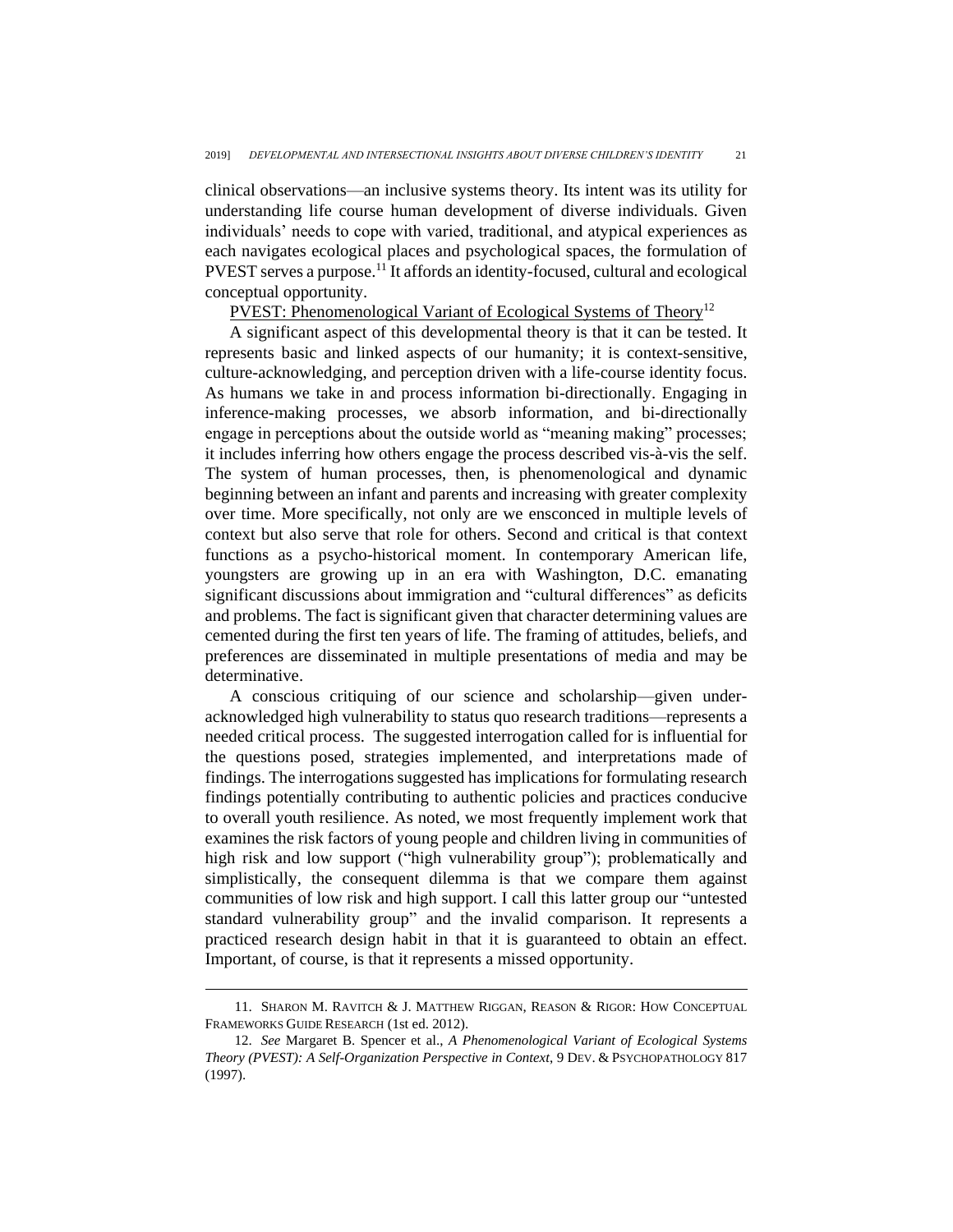Supports and protective factors are disregarded because we fail to watch for them and, in some cases, they are hard to see absent cultural sensitivity. Untested standard vulnerability individuals appear to indicate low risk (e.g., live in economically privileged communities). However, some are low risk but of "unknown or masked" vulnerability. That is, although living under "low risk" conditions and, thus, experiencing an absence of perceived supports, their "low risk status" accompanies beliefs of low support. Such individuals are described by neighbors as unexpected offenders when investigated for untoward acts reported too frequently as mass shootings. For this "masked vulnerability" group, we fail to recognize, in fact, their high vulnerability status because we note only their privilege. Accordingly, "Columbine-like youngsters" are missed for intervention due to a failure to understand their perceptions of low support (i.e., until after-the-fact). By using the dual axis model of PVEST, these youth are low risk (e.g., white with "significant economic security"); however, as described, at the same time, they perceive and experience low perceived supports (i.e., low risk and low experienced protective factors). Importantly, these youngsters represent "low hanging fruit" for improving lives and decreasing human vulnerability.

Other youth missed as "low hanging fruit" are individuals living in high risk situations but are able to recognize and access significant and meaningful protective factors which function as significant support (i.e., high risk but high support). These "resilient youngsters" suggest a status of low vulnerability because they benefit from support irrespective of their challenging circumstances. Too little is known about their successful "meaning making" even though struggling under high risk circumstances.

PVEST provides opportunities to engage in research—either qualitative or quantitative—for demonstrating each of the four status designations using PVEST.<sup>13</sup> Each of the four dual axis groups representing PVEST is unique given their combinations of risk presence level as well as protective factor presence. For myself and constituencies of research colleagues, all status designations present as "low hanging fruit" for identifying and implementing culturally relevant interventions—such strategies potentially facilitate improved outcomes over time. Effectiveness requires expunging stereotypes concerning high risk and recognizing variability within categories (i.e., "risk circumstances"). Highly salient about high risk individuals—as a group—is that every life stage has developmental tasks and challenges. Without recognizing the variability in supports perceived and needed even in contexts of high risk, we fail to identify, design, and provide the minimal supports needed for achieving and maintaining good outcomes and resilience. Similarly, for youth representing high risk and low support (i.e., "high vulnerability" status), programming and implementation strategies use PVEST conceptualizing and researching strategies to identify and implement support which moves individuals from high vulnerability into a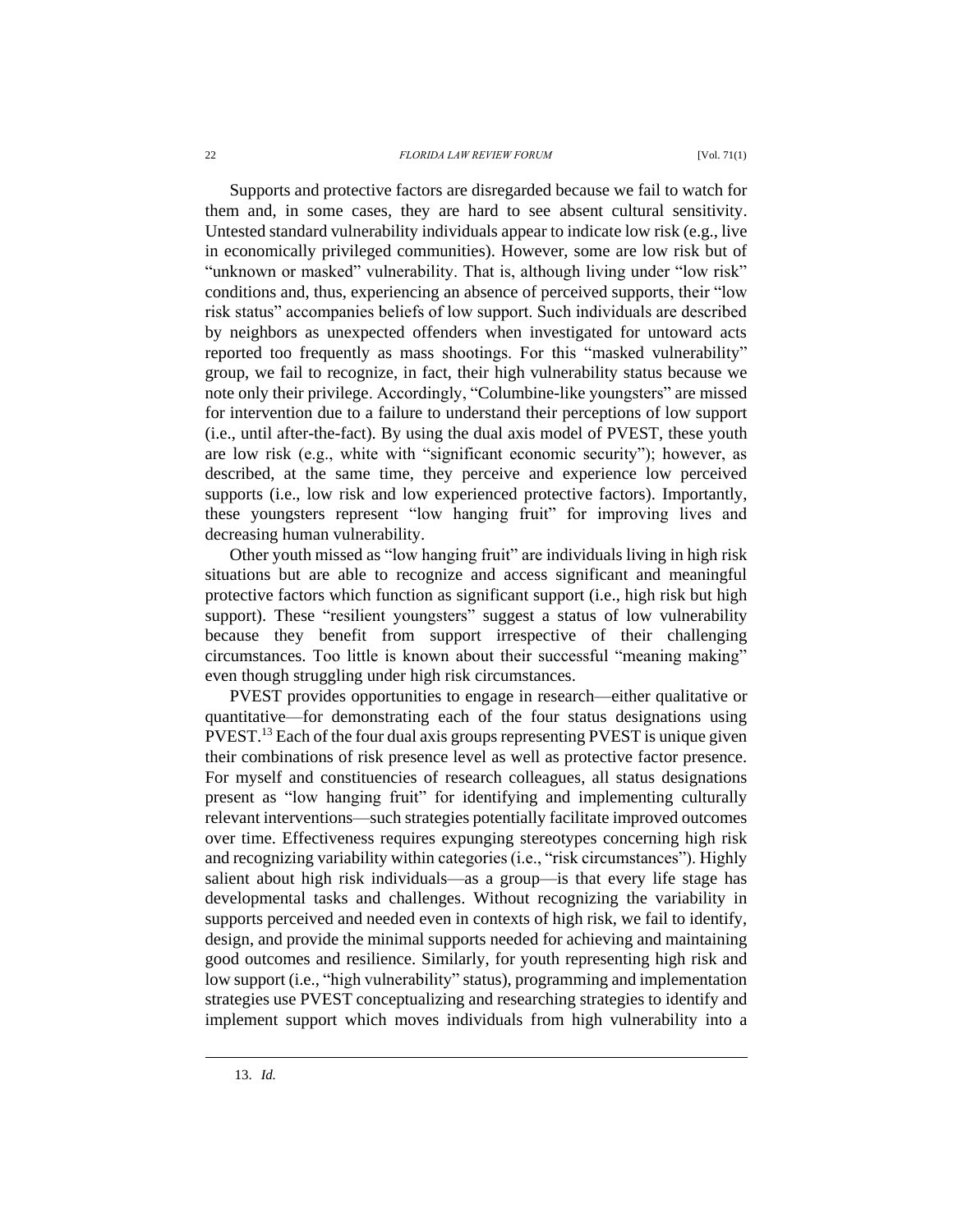resiliency category. The emphasis informs research for understanding what incentivizes adaptive coping and positive identity—as supports—thus, fostering resilience. For example, collaborations with two school systems in two contiguous states used monetary incentives with low-income youngsters living in high risk environments for increasing academic engagement. The project required documenting low economic status for all program participants. As opposed to the usual strategy of using primarily a school designation vis-à-vis socioeconomic status, we visited homes with portable copiers to obtain documentation of family economic risk if forms were not returned by students. There were A/B students already doing very well at the start of the study for which the goal was the persistence of high achievement. For the C/D students, the task of the project was the use of incentives (monetary and after school programming) for improving academic achievement, attendance, and overall academic persistence. The instructions for program participation were specific. Students already in the A/B performance category were instructed that their current academic strategies were effective and continued high performance was expected for the receipt of the monetary incentive. On the other hand, C/D performers were instructed that—for receiving a monthly stipend—they needed to attend school, work hard on their grades, and attend after school programming for becoming community health educators. We were able to demonstrate that monetary incentives were effective for students from highly impoverished households. In sum—and not surprising given any definition of "incentives" the monetary linked programming was incentivizing for significantly impoverished students. Even for poor performers, they achieved a new identity and improved academic orientation. The critical insight is that how one copes with significant risk and challenge matters. Altering the level and character of supports as well as coping options makes a difference for best outcomes. The supports provided should be cultural and context relevant for improving coping expected given developmental tasks to be addressed (e.g., academic engagement). $^{14}$ 

<span id="page-11-0"></span>An additional collaboration included the National Organization on Disability, a public school system, and an Ivy League university. Special education students with IEP designations were moved from their local public school and, alternatively, received PVEST informed academic programming and job apprenticeship options at the university. Students no longer needed to confront and cope with negative and stereotypic comments from peers and personnel because they were now attending classes at an Ivy League institution. It changed their sense of self, encouraged intellectual risk taking, and—in addition to academic classes—cohorts applied for and were paid for

<sup>14.</sup> Margaret B. Spencer et al., *Monetary Incentives in Support of Academic Achievement: Results of a Randomized Field Trial Involving High-Achieving, Low-Resource, Ethnically Diverse Urban Adolescents*, 29 EVALUATION REV. 199 (2005); Gregory Seaton et al., *Moving Beyond the Dichotomy: Meeting the Needs of Urban Students Through Contextually-Relevant Education Practices*, 34 TCHR. EDUC. Q. 163 (2007).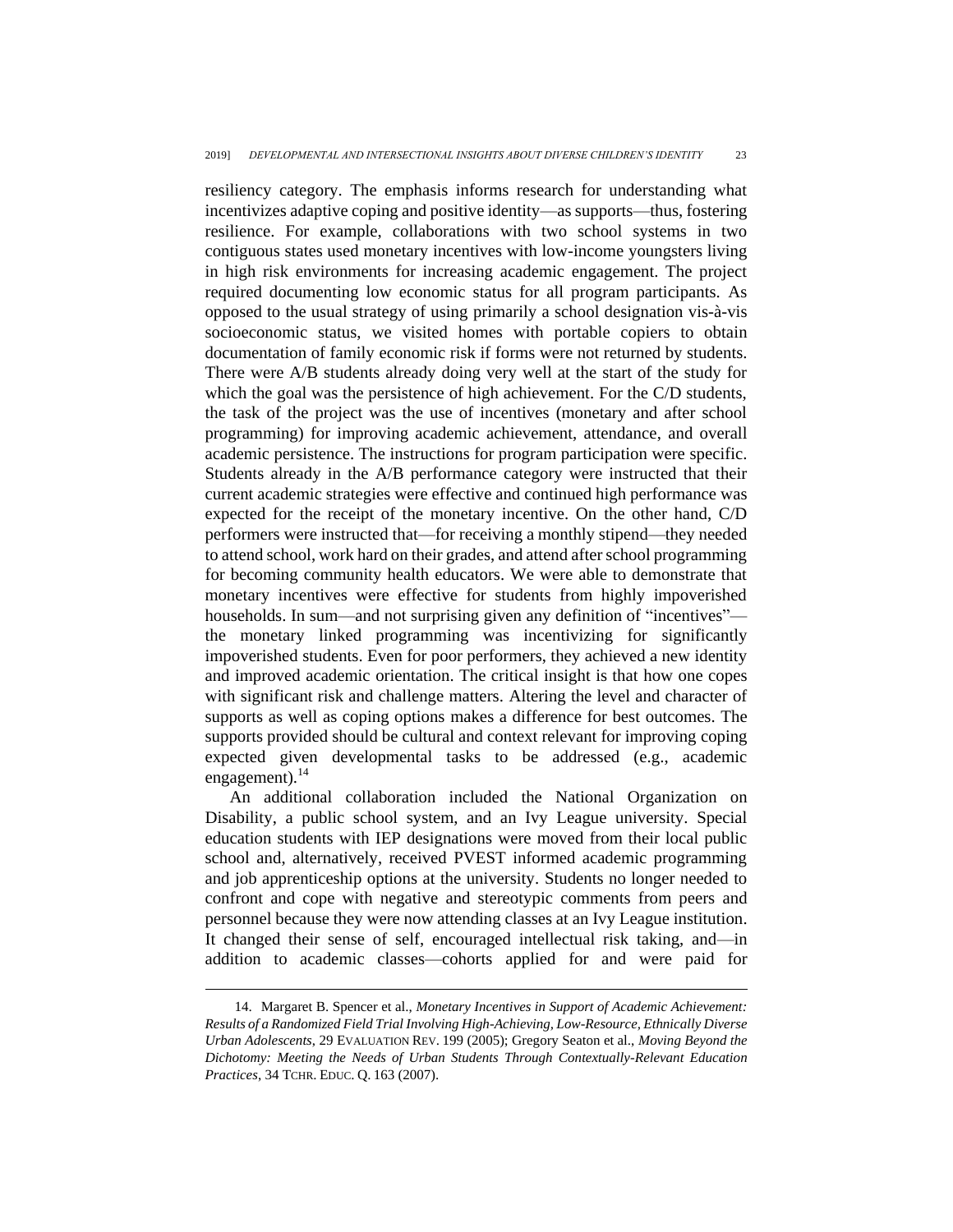apprenticeship opportunities in work situations across the university campus. They also received training and had modelled the use of PVEST for improving patterned coping with academic and social tasks and challenges (i.e., were "PVESTualized"). Students developed a new academic identity and, as cohorts, significantly improved graduation rates.<sup>15</sup>

The message is that there is "low hanging fruit" ripe for intervention. There is need to utilize non-problematizing research methods and theory driven strategies for maximizing youth resiliency. Humans' need to show efficacy (i.e., effectance motivation) or having opportunities to make a difference is part of our biological makeup. Without supports assisting and affirming the process, too frequently observed are exemplars of maladaptive coping, negative identity, and untoward outcomes.<sup>16</sup>

PVEST reminds us that we are all vulnerable. Our humanity is linked with risk and protective factors that lead to context linked stress experiences requiring coping responses. The character of coping responses matter for the character of human development outcomes achieved. Because identity is linked to behavioral persistency over time, reciprocally, the theoretical framing and conceptual orientation used have implications for understanding subsequent levels of vulnerability or resiliency observed.

A main takeaway is the effectiveness of culture and identity linked theory for 1) aiding the design and implementation of empirical research, 2) generating findings authentically helpful for understanding how children cope, and thus 3) determining supportive programming for maximizing youth well-being given statuses of vulnerability. It is critical to note that the Supreme Court's opinion in *Brown* introduced a landmark change in American life. The opinion ended decades of racial segregation, although it lacked preparation and thoughtful support for authentic and enduring change. Thus, American life examined six decades after *Brown*, suggests an underlying and still inadequately addressed question as to whether fundamental basic human development themes pertain to all of the nation's diverse citizens, especially children. Additionally addressed should be whether or not, for citizens of color, the failure to recognize the multiple facets of diverse citizens' humanity matters. I believe today's remarks today suggests the affirmative.

It may be that critical outcomes in the implementation of the decision remain "ghost-like" because of ongoing flawed undergirding assumptions unaddressed in our science. A fundamental remaining question may be the complicating role of minority group status, itself, given contextual experiences had across the entire life course. Given the lack of interrogation, ghosts of *Brown v. Board* still haunt the social context called 21st century America. The patterned character varies for diverse youth in pursuit of parallel goals universally shared: a good

<sup>15.</sup> Seaton et al., *supra* note [14.](#page-11-0)

<sup>16.</sup> Robert W. White, *Motivation Reconsidered: The Concept of Competence*, 66 PSYCHOL. REV. 297 (1959); Robert W. White, *Competence and the Psychosexual Stages of Development*, 8 NEB. SYMP. ON MOTIVATION 97 (1960).